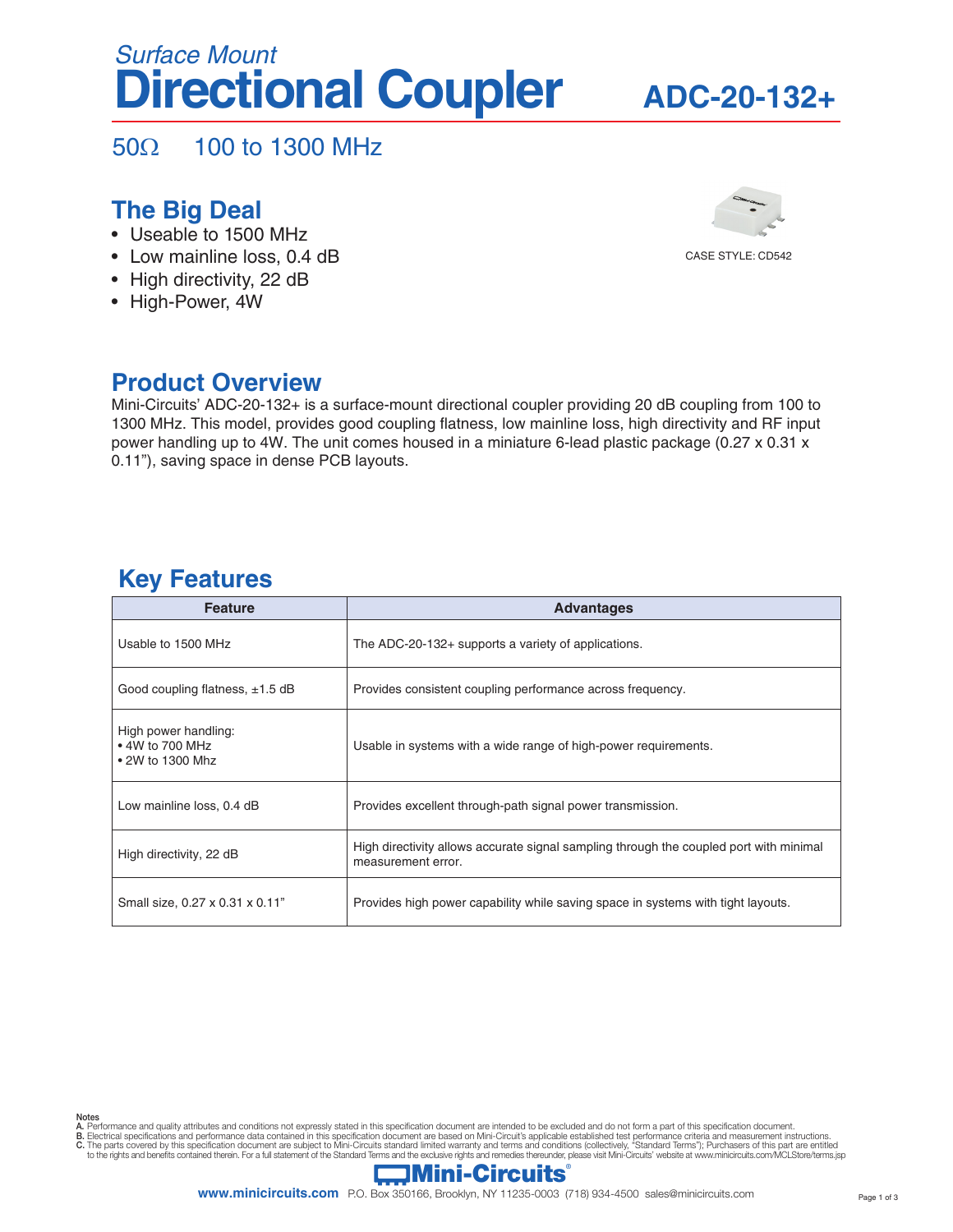# **Directional Coupler** *Surface Mount*

## $50\Omega$  100 to 1300 MHz

#### **Maximum Ratings**

| <b>Operating Temperature</b>                                    | -40 $^{\circ}$ C to 85 $^{\circ}$ C                  |
|-----------------------------------------------------------------|------------------------------------------------------|
| Storage Temperature                                             | -55 $\mathrm{^{\circ}C}$ to 100 $\mathrm{^{\circ}C}$ |
| Permanent damage may occur if any of these limits are exceeded. |                                                      |

#### **Pin Connections**

| <b>INPUT</b>                |   |
|-----------------------------|---|
| <b>OUTPUT</b>               | 6 |
| <b>COUPLED</b>              | 3 |
| <b>GROUND</b>               | 2 |
| $50\Omega$ TERM EXTERNAL    | 4 |
| <b>ISOLATE (DO NOT USE)</b> | 5 |
|                             |   |

#### **Outline Drawing**





#### **Outline Dimensions (inch)** A B C D E F G .272 .310 .220 .100 .112 .055 .100 6.91 7.87 5.59 2.54 2.84 1.40 2.54 H J K L wt .030 .026 .065 .300 grams 0.76 0.66 1.65 7.62 0.20

#### *Demo Board MCL P/N: TB-05 Suggested PCB Layout (PL-095)*



#### **Features**

- useable to 1500 MHz
- low mainline loss, 0.4 dB typ.
- high directivity, 22 dB typ. • aqueous washable
- protected by U.S Patents 6,133,525 & 6,140,887

#### **Applications**

• cable tv





CASE STYLE: CD542 *Generic photo used for illustration purposes only*

*+RoHS Compliant The +Suffix identifies RoHS Compliance. See our web site for RoHS Compliance methodologies and qualifications*



#### **Electrical Specifications at 25°C**

| <b>Parameter</b>              | <b>Condition (MHz)</b> | Min. | Typ. | Max.                     | <b>Unit</b> |  |  |
|-------------------------------|------------------------|------|------|--------------------------|-------------|--|--|
| <b>Frequency Range</b>        |                        | 100  |      | 1300                     | MHz         |  |  |
|                               | 100                    |      | 0.3  | 0.6                      | dB          |  |  |
| Mainline Loss <sup>1</sup>    | 500                    |      | 0.2  | 0.4                      |             |  |  |
|                               | 1000                   |      | 0.3  | 0.5                      |             |  |  |
|                               | 1300                   |      | 0.4  | 0.7                      |             |  |  |
| Coupling                      | 100-1300               |      | 20   | $\overline{\phantom{0}}$ | dB          |  |  |
|                               | 100-1000               |      | 1.0  | 1.6                      | dB          |  |  |
| Coupling Flatness(±)          | 100-1300               |      | 1.5  | 2.5                      |             |  |  |
|                               | 100                    | 20   | 25   | $\overline{\phantom{m}}$ | dB          |  |  |
|                               | 500                    | 18   | 23   |                          |             |  |  |
| <b>Directivity</b>            | 1000                   | 14   | 18   |                          |             |  |  |
|                               | 1300                   | 10   | 15   |                          |             |  |  |
|                               | 200-1000               |      | 19   |                          | dB          |  |  |
| <b>Return Loss (Input)</b>    | 100-1300               |      | 15   |                          |             |  |  |
| <b>Return Loss (Output)</b>   | 200-1000               |      | 20   |                          | dB          |  |  |
|                               | 100-1300               |      | 15   |                          |             |  |  |
| <b>Return Loss (Coupling)</b> | 200-1000               |      | 17   |                          | dB          |  |  |
|                               | 100-1300               |      | 15   |                          |             |  |  |
|                               | 200-700                |      |      | $\overline{4}$           | W           |  |  |
| <b>Input Power</b>            | 100-1300               |      |      | 2                        |             |  |  |

1. Mainline loss includes theorectical power loss at coupled port.



A. Performance and quality attributes and conditions not expressly stated in this specification document are intended to be excluded and do not form a part of this specification document.<br>B. Electrical specifications and p

B. Electrical specifications and performance data contained in this specification document are based on Mini-Circuit's applicable established test performance criteria and measurement instructions.<br>C. The parts covered by

REV. OR M155179 ED-13396/2 ADC-20-132+ CH/CP/AM 200414

### $\Box$ Mini-Circuits